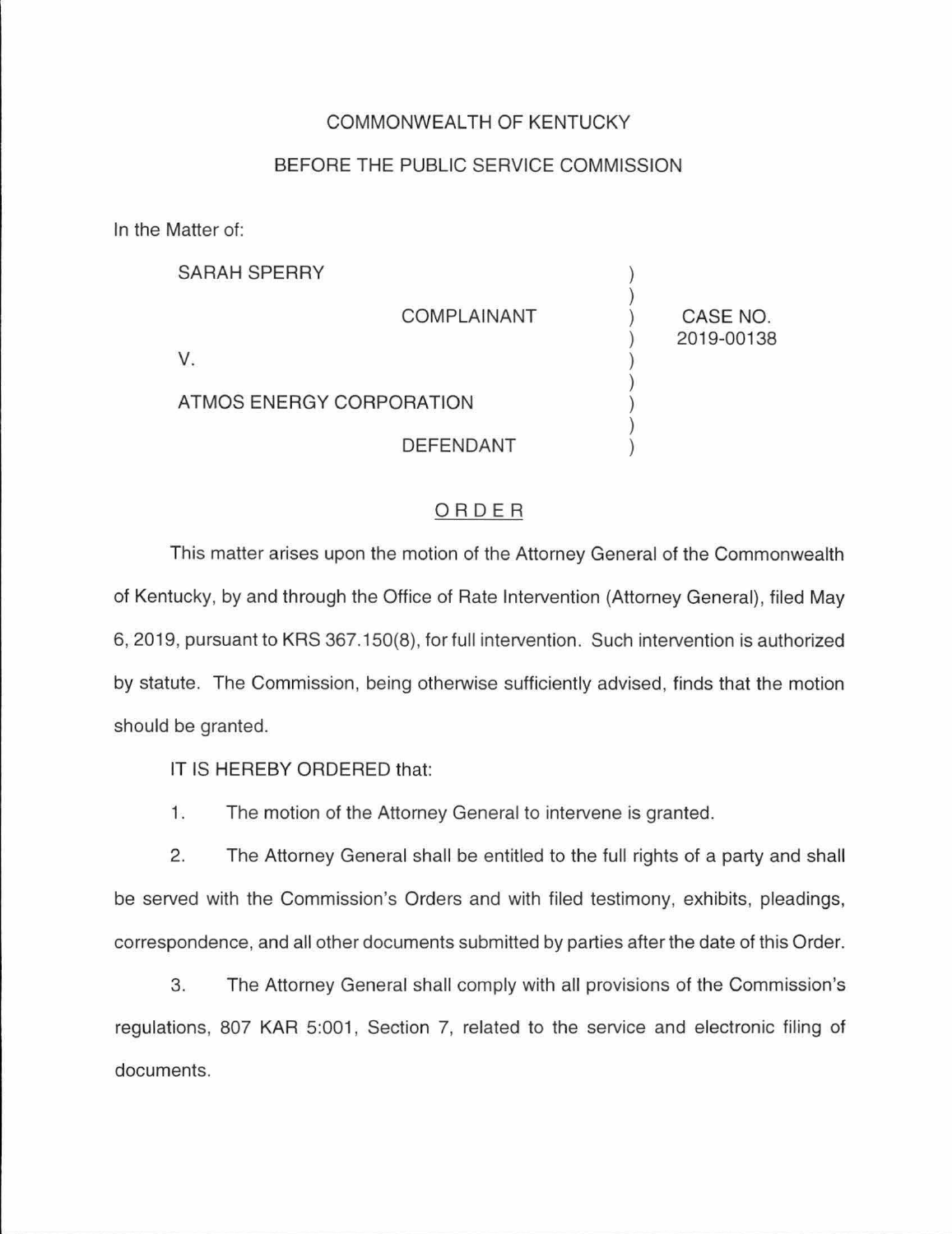4. Pursuant to 807 KAR 5:001, Section 8(9), within seven days of entry of this Order, the Attorney General shall file a written statement with the Commission that:

a. Certifies that it, or its agent, possesses the facilities to receive electronic transmissions; and

b. Sets forth the electronic mail address to which all electronic notices and messages related to this proceeding should be served.

## [REMAINDER OF PAGE INTENTIONALLY LEFT BLANK]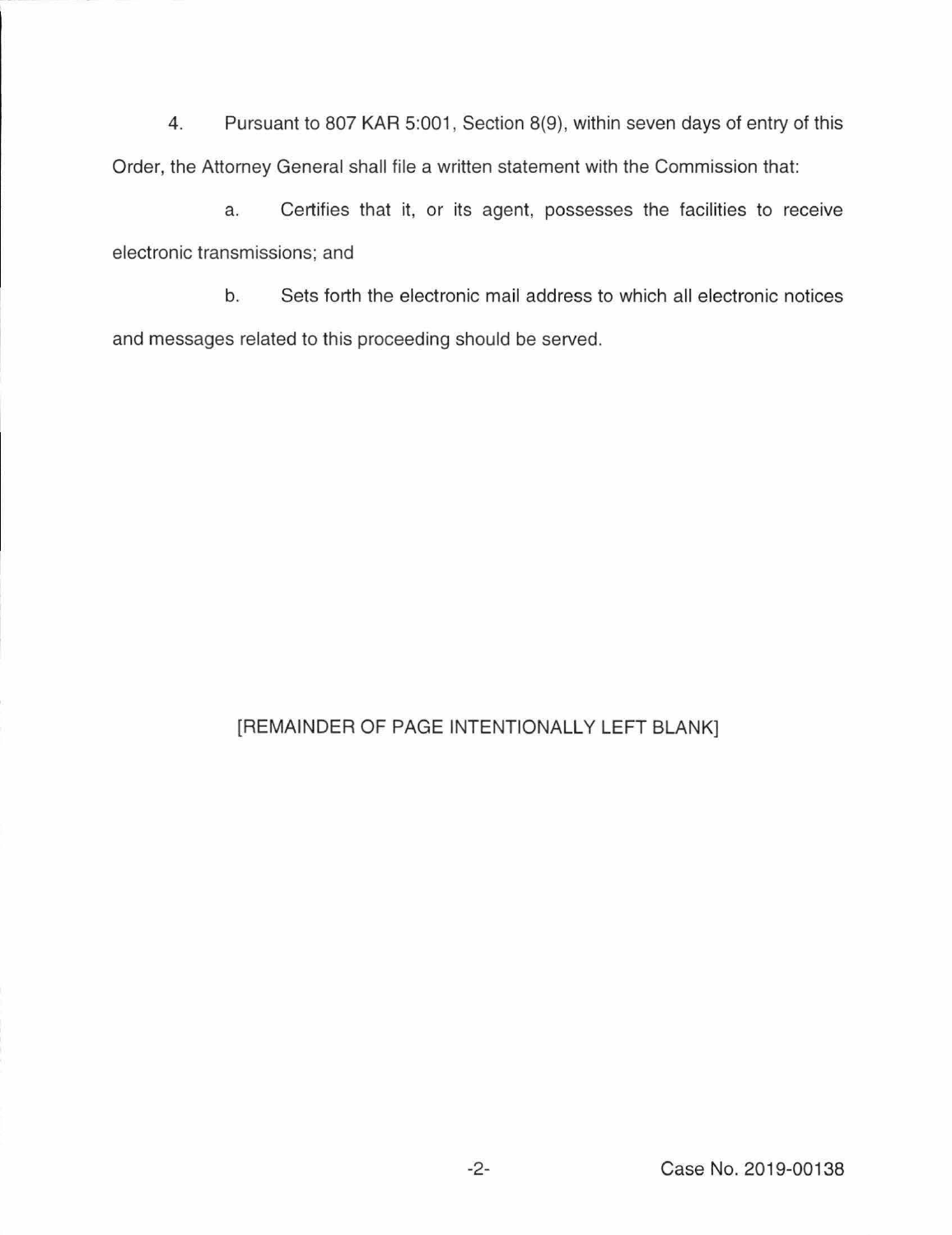By the Commission



**ATTES COL** Executive Director

Case No. 2019-00138